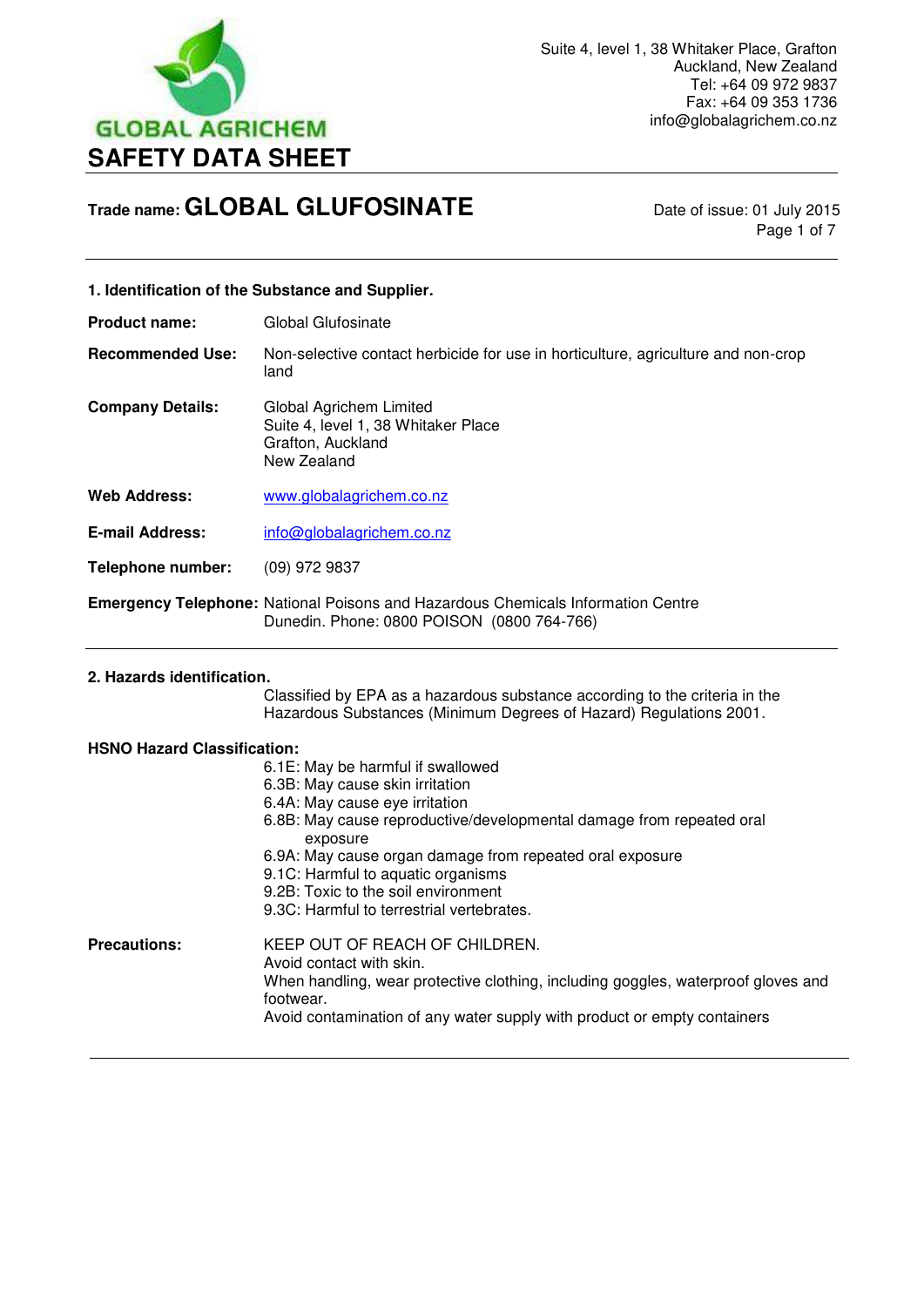

Page 2 of 7

# **3. Composition/Information on Ingredients**

| Ingredient                      | <b>CAS Number</b> | Content $(\% w/v)$ |
|---------------------------------|-------------------|--------------------|
| Glufosinate-ammonium            | 77182-82-2        | 19.1               |
| Alkylpolyglucoside              | 68515-73-1        | 9.1                |
| Sodium lauryl ether sulfate     | 68585-34-2        | 4.5                |
| Other non hazardous ingredients |                   | To 100%            |
|                                 |                   |                    |

#### **4. First aid measures**

| <b>First Aid:</b>                         | For advice contact the National Poisons Centre 0800 POISON (0800 764 766) or a<br>doctor immediately. Begin artificial respiration if the victim is not breathing. Use<br>mouth to nose rather than mouth to mouth. Obtain medical attention.                                                                                                                                                                                                                                                                                                                                                                                                                                                                                                                                |
|-------------------------------------------|------------------------------------------------------------------------------------------------------------------------------------------------------------------------------------------------------------------------------------------------------------------------------------------------------------------------------------------------------------------------------------------------------------------------------------------------------------------------------------------------------------------------------------------------------------------------------------------------------------------------------------------------------------------------------------------------------------------------------------------------------------------------------|
| Inhalation:                               | Remove patient to fresh air. If not breathing, give artificial respiration. Seek medical<br>assistance if symptoms persist.                                                                                                                                                                                                                                                                                                                                                                                                                                                                                                                                                                                                                                                  |
| Ingestion:                                | Do NOT induce vomiting. Rinse mouth thoroughly with plenty of water. For advice,<br>contact the National Poisons Centre (0800 764 766) or a doctor.                                                                                                                                                                                                                                                                                                                                                                                                                                                                                                                                                                                                                          |
| <b>Skin Contact:</b>                      | Immediately flush body and clothes with large amounts of water. Remove<br>contaminated clothing and footwear. Wash affected areas thoroughly with soap and<br>water. If symptoms persist, call a doctor.                                                                                                                                                                                                                                                                                                                                                                                                                                                                                                                                                                     |
| <b>Eye Contact:</b>                       | Immediately rinse eyes and under the eyelids with plenty of running water for at<br>least 15 minutes. Remove contact lenses if present after the first 5 minutes, then<br>continue rinsing eye. Get medical attention if irritation develops and persists.                                                                                                                                                                                                                                                                                                                                                                                                                                                                                                                   |
| <b>Important symptoms</b><br>and effects: | Vomiting, diarrhoea, abdominal pain, tremors, hypotension, muscular weakness,<br>unconsciousness, coma, convulsions, respiratory failure, nausea, trachycardia.                                                                                                                                                                                                                                                                                                                                                                                                                                                                                                                                                                                                              |
| <b>Advice to Doctor:</b>                  | Endotracheal intubation and gastric lavage should be performed as soon as possible,<br>followed by charcoal and sodium sulfate administration. Respiratory, cardiac and<br>central nervous systems should be monitored with particular regard to ECG,<br>electrolyts balance (especially for potassium) and signs of increased intracranial<br>pressure. In the event of a large exposure, dialysis and or hemoperfusion should be<br>conducted as soon as possible to eliminate the compound from the body. In the event<br>of convulsions, administer phenobarbital or diazepam. There is no specific antidote.<br>Glufosinate-ammonium does not inhibit cholinesterase, thus atropine and 2-PAM are<br>contraindicated. Recovery is normally spontaneous within 48 hours. |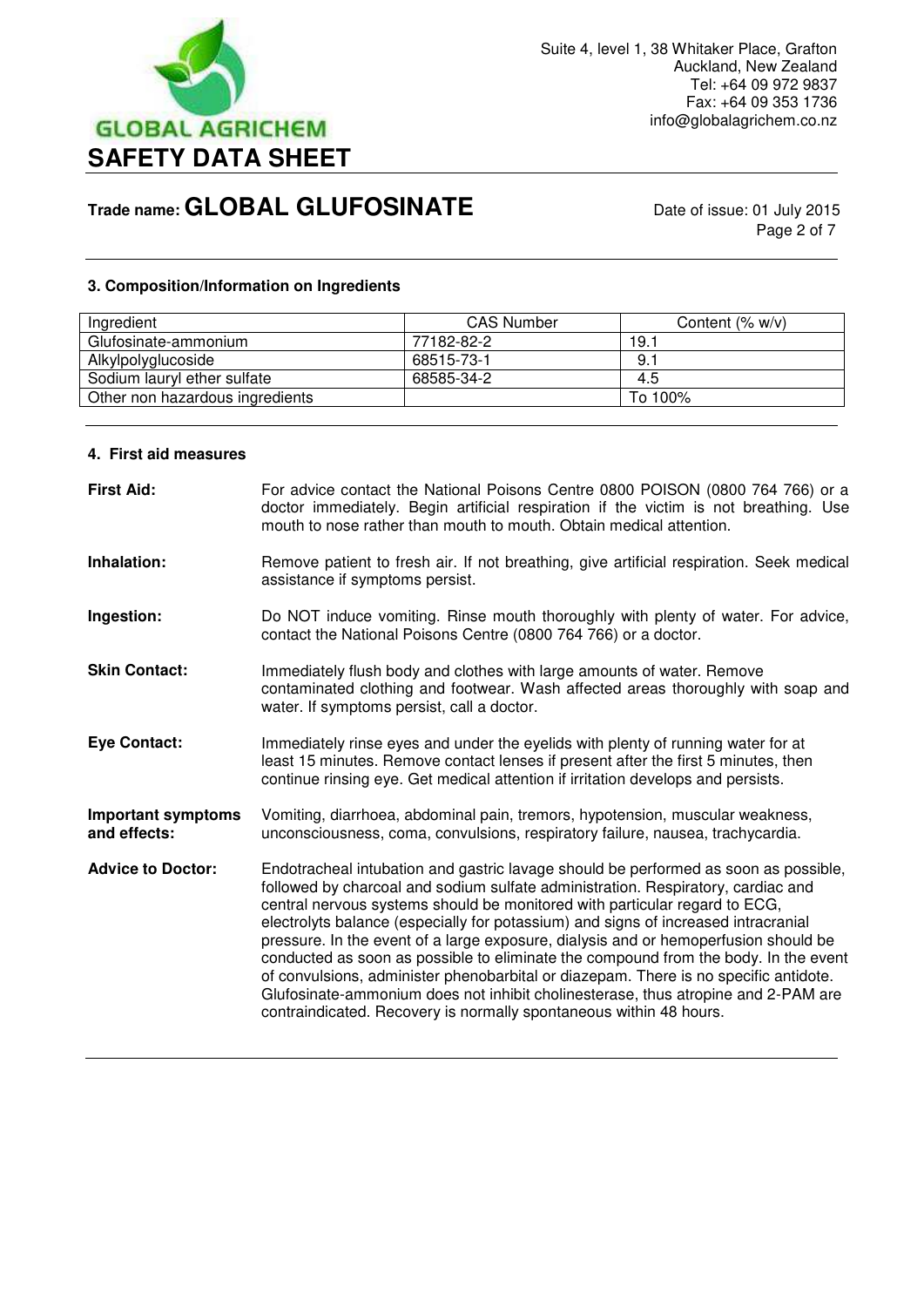

Page 3 of 7

### **5. Fire-fighting measures**

#### **Suitable extinguishing media:**

 Small fires: Dry chemical, carbon dioxide Large fires: Foam or water. Move containers from fire area if without risk. Cool containers with water from maximum distance.

#### **Hazards from combustion:**

In the event of fire the following may be released: Carbon monoxide (CO), carbon dioxide (CO2), nitrogen oxides (NOx), oxides of phosphorus, sulphur oxides.

#### **Special protective equipment for fire fighters:**

Wear self-contained breathing apparatus, pressure demand : MSHA/NIOSH approved or equivalent and full protective gear.

#### **Special fire-fighting methods:**

Keep upwind. Isolate the hazard area. Avoid inhalation of smoke and fumes. Use water or foam to reduce fumes. Do not touch spilled material. If possible, move containers from area. Extinguish only if flow can be stopped. Use flooding amounts of water as a fog. Cool containers with flooding amounts of water from as far a distance as possible. Avoid breathing vapours. Do not allow run-off from firefighting to enter drains or water courses.

#### **6. Accidental release measures**

**Spills and Disposal:** Small spill: absorb with an inert absorbent material such as granular clay, saw dust or pet litter. Sweep up carefully while avoiding the formation of dust. Place in an approved chemical waste container for disposal. Rinse spill area with small amount of soapy water. Contain and absorb the rinsate with inert absorbents and place into the same disposal container. Area can be washed with water to remove the last trace residue. Do not allow water to contaminate water supplies or sewers. Large spill: Eliminate all ignition sources. Stop leak if possible without coming into contact with spilled material. Dyke far ahead of liquid spill for later disposal. Prevent entry into waterways, sewers, basements or confined areas. Inform appropriate authorities immediately if contamination occurs.

**Personal Protection:** Use personal protective equipment. Avoid breathing vapours, mist or gas. Ensure adequate ventilation. Evacuate personnel to safe areas.

### **Environmental precautions:**

Prevent further leakage or spillage if safe to do so. Do not let product enter drains.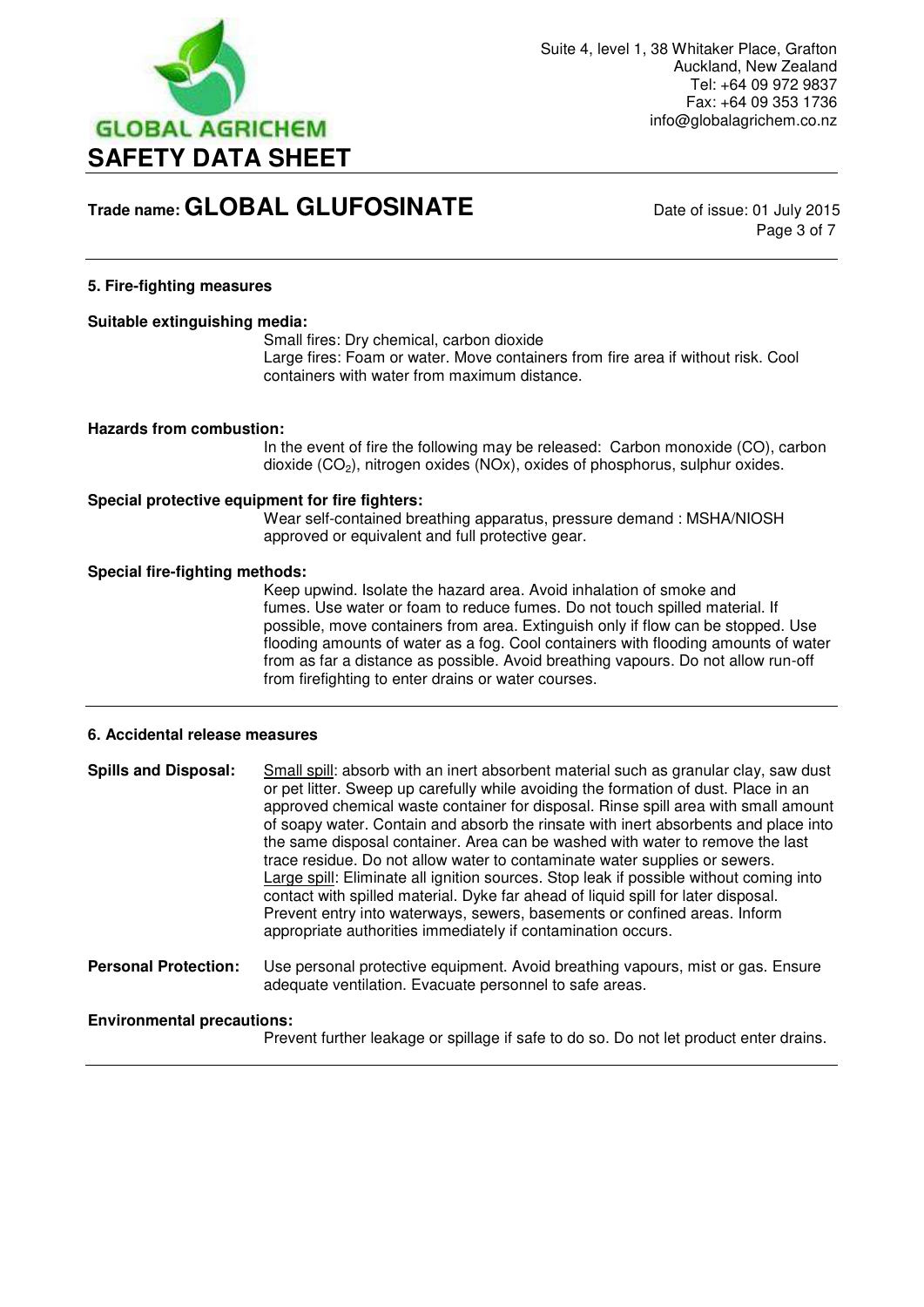

Page 4 of 7

### **7. Handling and storage**

#### **Precautions for safe handling:**

Use only in an area provided with appropriate exhaust ventilitation. For personal protection see section 8. Avoid contact with skin, eyes and clothing. Wash hands before breaks and immediately after handling the product. Remove contaminated clothing, then wash thoroughly and put on clean clothing. Remove Personal Protective Equipment (PPE) immediately after handling this product. Wash the outside of gloves before removing. Discard clothing and other absorbent materials that have been drenched or heavily contaminated with this product's concentrate. Do not reuse them. Do not apply this product in a way that will contact workers or other persons, either directly or through drift. Only protected handlers may be in the area during application.

#### **Conditions for Safe Storage:**

Keep out of reach of children.

 Store in the original container tightly closed in a locked dry cool dark area away from foodstuffs or feed.

 Storage must be in accordance with the current version of NZS 8409 Management of Agrichemicals.

#### **8. Exposure controls/personal protection**

#### **Occupational exposure limit values:**

No exposure limits (WES, TEL or EEL's) have been specifically assigned to this product.

**Engineering controls:** No special requirements. Product is used outdoors. Handle in well ventilated areas. Generally, natural ventilation is adequate.

#### **Personal Protective Equipment:**

Wear goggles conforming to EN166 (Field of Use 5 or equivalent). Wear CE Marked (or equivalent) nitrile rubber gloves (minimum thickness 0,40 mm). Wash when contaminated. Dispose of when contaminated inside, when perforated or when external contamination cannot be removed. Wear standard cotton overalls buttoned to the neck and wrist. Wear a washable hat. Overalls should be professionally laundered frequently. Use respiratory protection for organic vapours Respiratory protection should only be used to control residual risk of short duration activities, when all reasonably practicable steps have been taken to reduce exposure at source e.g. containment and/or local extract ventilation. Always follow respirator manufacturer's instructions regarding wearing and maintenance.

**Hygiene Measures:** Do not eat, drink or smoke while using the product. Remove protective clothing and wash hands and face thoroughly before meals and after work. Wash protective clothing daily after work.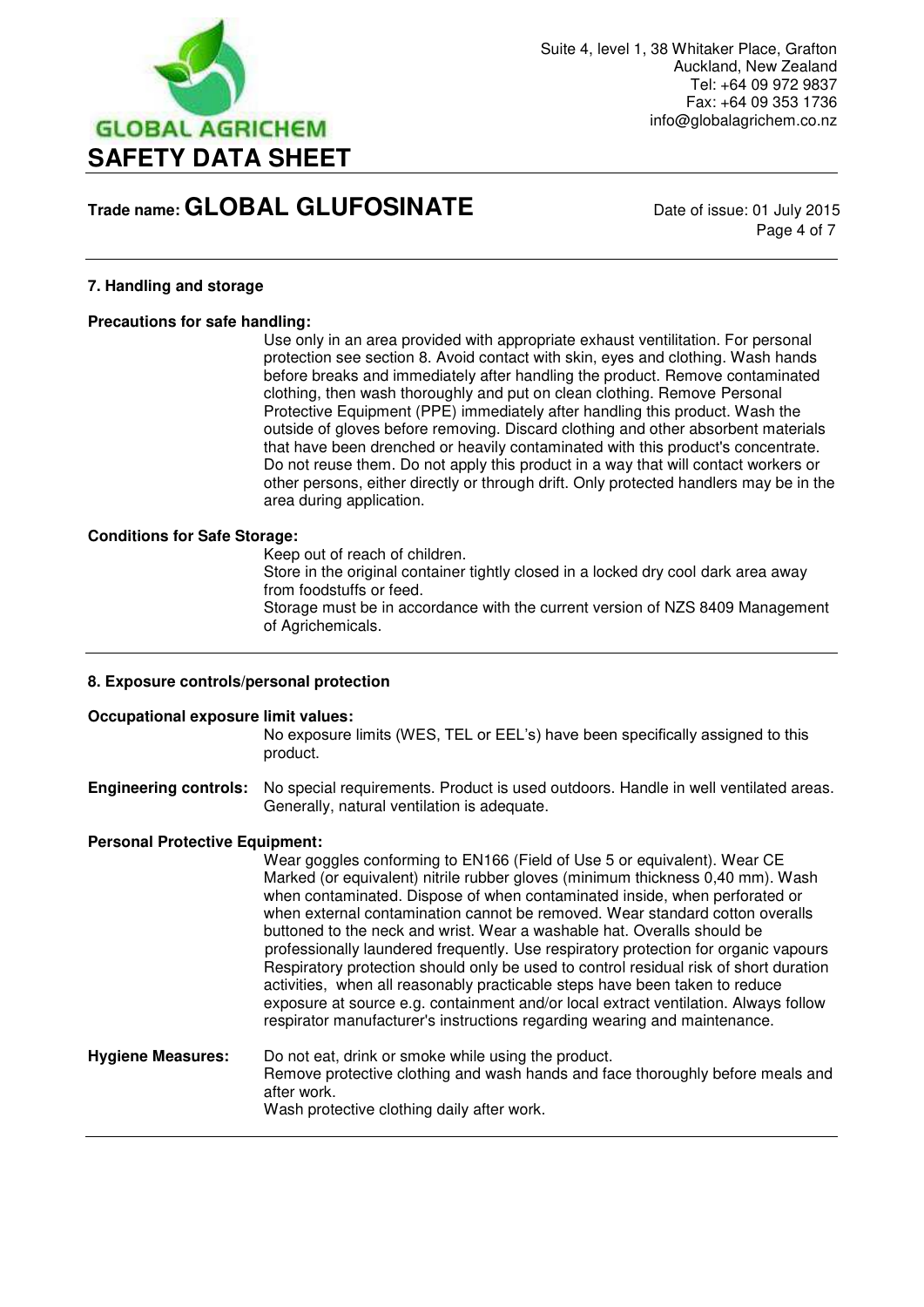

Page 5 of 7

### **9. Physical and chemical properties**

| Appearance:         | Liquid                           |
|---------------------|----------------------------------|
| <b>Colour:</b>      | Blue to bluish green             |
| Odour:              | Weakly pungent                   |
| Density:            | 1.10 $g/cm^3$ at 20 $^{\circ}$ C |
| <b>Flash Point:</b> | Not flammable                    |
| pH:                 | $5.0 - 7.5$                      |
| Water solubility:   | Soluble                          |

#### **10. Stability and reactivity**

**Reactivity:** Stable under normal operating conditions.

**Chemical Stability:** No hazardous reactions when stored and handled according to prescribed instructions. Stable under recommended storage conditions.

**Conditions to Avoid:** Strong oxidising agents, acids, bases and alkali metals.

#### **Hazardous decomposition products:**

Thermal decomposition can lead to release of ammonia, oxides of carbon, nitrogen oxides, oxides of phosphorus and sulphur oxides.

#### **Hazardous Polymerisation:**

Hazardous Polymerisation does not occur.

## **11. Toxicological information**

| <b>HSNO Classification:</b> | 6.1E: May be harmful if swallowed (Aspiration hazard)<br>6.3B: May cause skin irritation<br>6.4A: May cause eye irritation<br>6.8B: May cause reproductive/developmental damage from repeated oral<br>exposure<br>6.9A: May cause organ damage from repeated oral exposure |
|-----------------------------|----------------------------------------------------------------------------------------------------------------------------------------------------------------------------------------------------------------------------------------------------------------------------|
| <b>Acute Toxicity:</b>      | Data given is for the active ingredient Glufosinate-ammonium.<br>Acute Oral $LD_{50}$ rat: > 2000mg/kg (female rats)<br>Acute Dermal $LD_{50}$ rat. 1900.2 mg/kg (female and male rats)<br>Inhalation $LC_{50}$ (4 h) rat: > 1.16mg/l (maximum attainable concentration)   |
| Irritation:                 | Skin - rabbit: Slight irritation.<br>Eye - rabbit: Moderate irritation.                                                                                                                                                                                                    |
| Sensitization:              | Weak contact sensitisation in guinea pigs. Not a sensitiser (HSNO Classification)                                                                                                                                                                                          |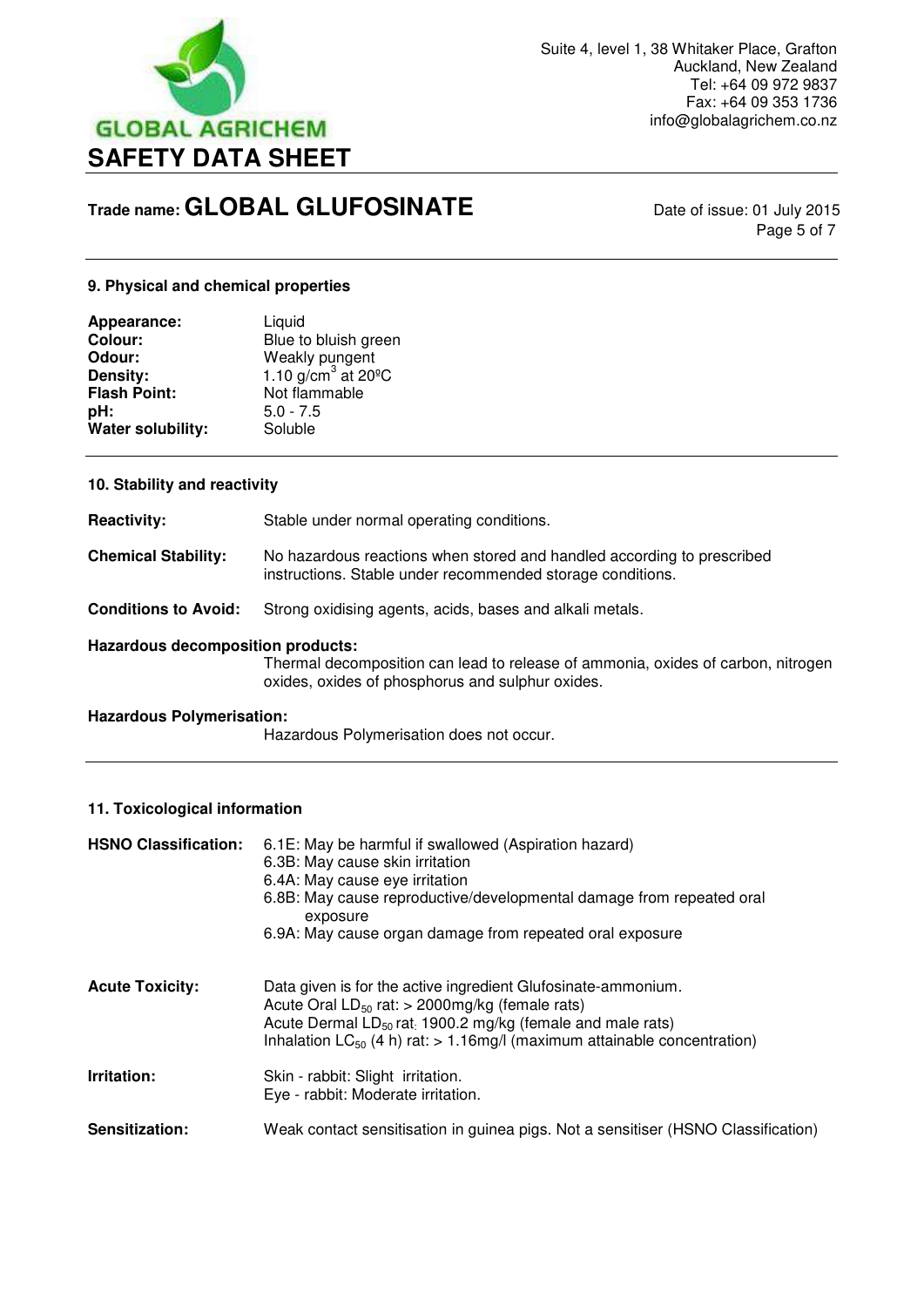

Page 6 of 7

**Chronic Effects**: Neurotoxicity: Does not inhibit acetycholinesterase activities. No evidence of delayed neurotoxicity was noted in hens. Neurobehavioral effects (e.g., hypersensitivity, tremors, convulsions) related to stimulation of the central nervous system (CNS) were observed in some studies but only at lethal or near lethal dose levels.

> Mutagenicity: Glufosinate-ammonium was not mutagenic in a battery of in vitro and in vivo mutagenicity tests.

 Carcinogenicity: No component of Glufosinate-ammonium present at levels greater than or equal to 0.1% is identified as a probable, possible or confirmed human carcinogen by IARC.

 Reproductive toxicity: May cause reproductive/developmental damage from repeated oral exposure.

Target organ systemic toxicity: May cause organ damage (kidneys) from repeated oral exposure.

#### **12. Ecological Information**

|                                                     | HSNO Classification: 9.1C: Harmful to aquatic life with long lasting effects<br>9.2B: Toxic to the soil environment<br>9.3C: Harmful to terrestrial vertebrates                                                                                      |
|-----------------------------------------------------|------------------------------------------------------------------------------------------------------------------------------------------------------------------------------------------------------------------------------------------------------|
| <b>Ecotoxicity:</b>                                 | Data given is for the active ingredient Glufosinate-ammonium.                                                                                                                                                                                        |
|                                                     | <b>Acute Toxicity to Fish:</b> Rainbow trout $LC_{50}$ (96 hour): 42 mg/l<br>Carp $LC_{50}$ (96 hour): 80 mg/l<br>Bluegill sunfish LC <sub>50</sub> (96 hour): 79 mg/l<br>Fresh water fish & invertebrates LC <sub>50</sub> (96 hour): 560-1000 mg/l |
| <b>Acute Toxicity Aquatic Organisms:</b>            |                                                                                                                                                                                                                                                      |
|                                                     | Daphnia LC <sub>50</sub> (48 hour): $> 100$ mg/l                                                                                                                                                                                                     |
|                                                     | Marine & estuarine organisms $LC_{50}$ (48 hour): 7.2-125 mg/l                                                                                                                                                                                       |
| <b>Acute Toxicity Vertebrates (Birds):</b>          |                                                                                                                                                                                                                                                      |
|                                                     | Avian acute oral $LD_{50}$ : > 2000 mg/kg                                                                                                                                                                                                            |
|                                                     | Avian dietry $LC_{50}$ : > 5000 mg/kg                                                                                                                                                                                                                |
| <b>Acute Toxicity to Soil Dwelling Organisms:</b>   |                                                                                                                                                                                                                                                      |
|                                                     | Earthworms $LC_{50}$ (14 days): 283 mg/kg                                                                                                                                                                                                            |
| <b>Acute Toxicity to Terrestrial Invertebrates:</b> |                                                                                                                                                                                                                                                      |
|                                                     | Honey bee contact $LD_{50}$ : > 600 µg/bee                                                                                                                                                                                                           |
| <b>Environmental Fate:</b>                          | Soil phytolytic half life: > 300 days                                                                                                                                                                                                                |
|                                                     | No bioaccumulation.                                                                                                                                                                                                                                  |